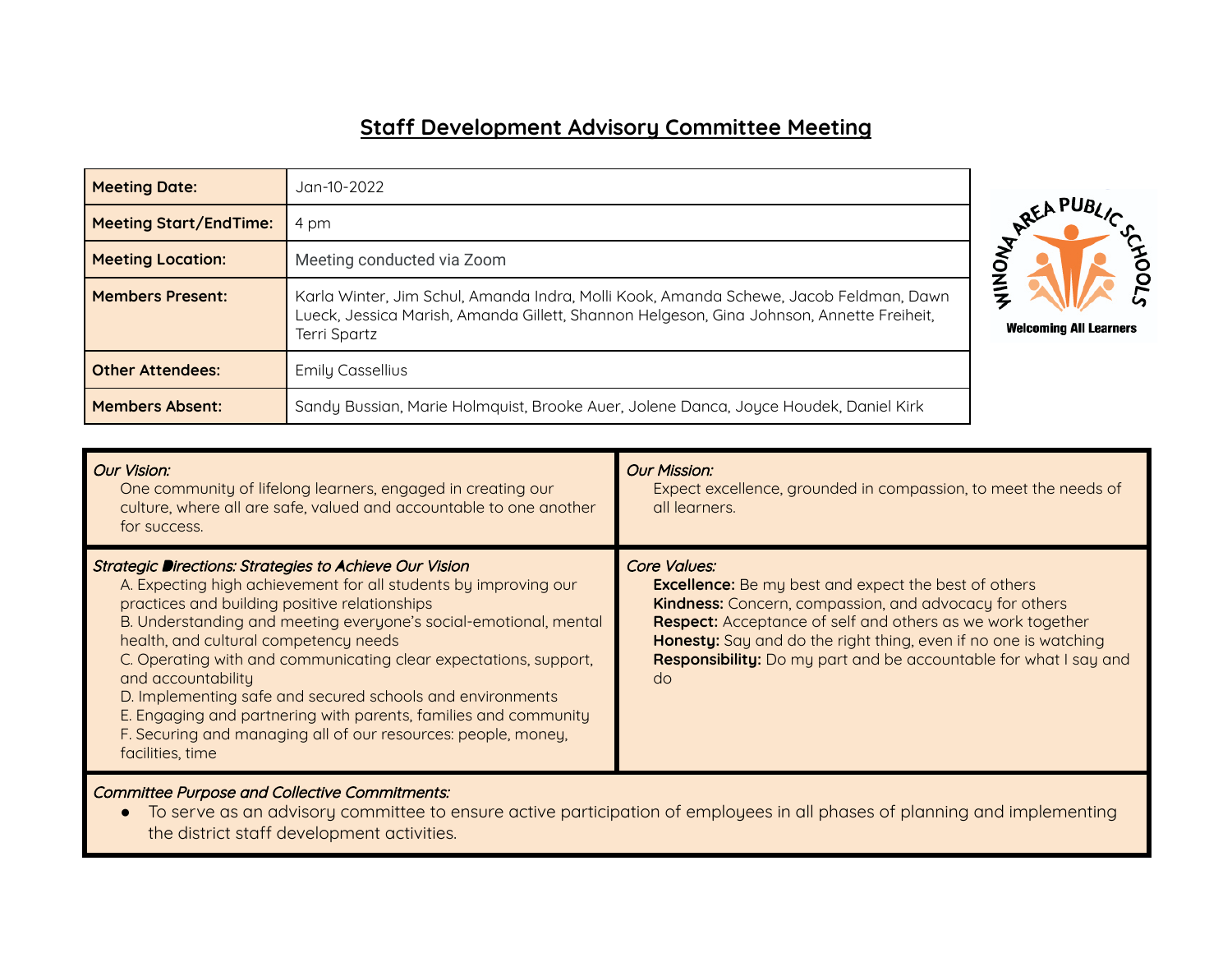- To create goals in alignment with the Minnesota legislative goals and the Winona Area Public Schools' goals for professional growth opportunities.
- To provide teachers and other district staff with individual and professional organizational growth and development opportunities to prepare them to provide excellent educational experiences for students and ultimately help them achieve the fundamental purpose of improving student learning.
- To plan a budget in alignment with the state statutes and local district policy and to monitor the expenditures on a regular basis.
- To review and monitor site professional development goals and to ensure the alignment of those goals with the district strategic directions and WBWF goals.

| <b>Agenda Item:</b>                           | Type:<br>(Procedural, Information,<br><b>Briefing, Action)</b> | <b>Discussion/Action:</b><br>(Minutes)                                                                                                                                                                                                                                                                                                                                                                                                                                          | <b>Person Responsible:</b><br><u>(Reports to</u><br>Superintendent) |
|-----------------------------------------------|----------------------------------------------------------------|---------------------------------------------------------------------------------------------------------------------------------------------------------------------------------------------------------------------------------------------------------------------------------------------------------------------------------------------------------------------------------------------------------------------------------------------------------------------------------|---------------------------------------------------------------------|
| Call to Order                                 | Procedural                                                     |                                                                                                                                                                                                                                                                                                                                                                                                                                                                                 |                                                                     |
| <b>Approval of November</b><br><b>Minutes</b> | <b>Action Item</b>                                             | Motion by Shannon Helgeson, seconded by Karla<br>➤<br>Winter to approve the minutes of November meeting.<br>Motion carried.                                                                                                                                                                                                                                                                                                                                                     |                                                                     |
| <b>Budget Update</b>                          | Information                                                    |                                                                                                                                                                                                                                                                                                                                                                                                                                                                                 |                                                                     |
| District Day                                  |                                                                | Feb. 21- District Day<br>$\bullet$<br>MTSS- Emily Cassellius: Infrastructure supports<br>$\circ$<br>continuous improvement; Family and community<br>engagement; Multi-layered practices and support;<br>Assessment; Data-based decision making.<br>Input- Breakout Session Jamboard<br>What are you still wondering about?<br>$\circ$<br>How do you picture MTSS working at your level?<br>$\circ$<br>What should be considered for MTSS PD planning?<br>$\circ$<br>(Takeaways) |                                                                     |
| <b>Instructional Coaches</b><br>Update        |                                                                | Upcoming Training Topic - Jan. 21<br>$\bullet$<br>Providing PD, SEL at 3 locations.<br>$\circ$<br><b>CULTIVATE COMPASSIONATE CURIOSITY</b>                                                                                                                                                                                                                                                                                                                                      |                                                                     |